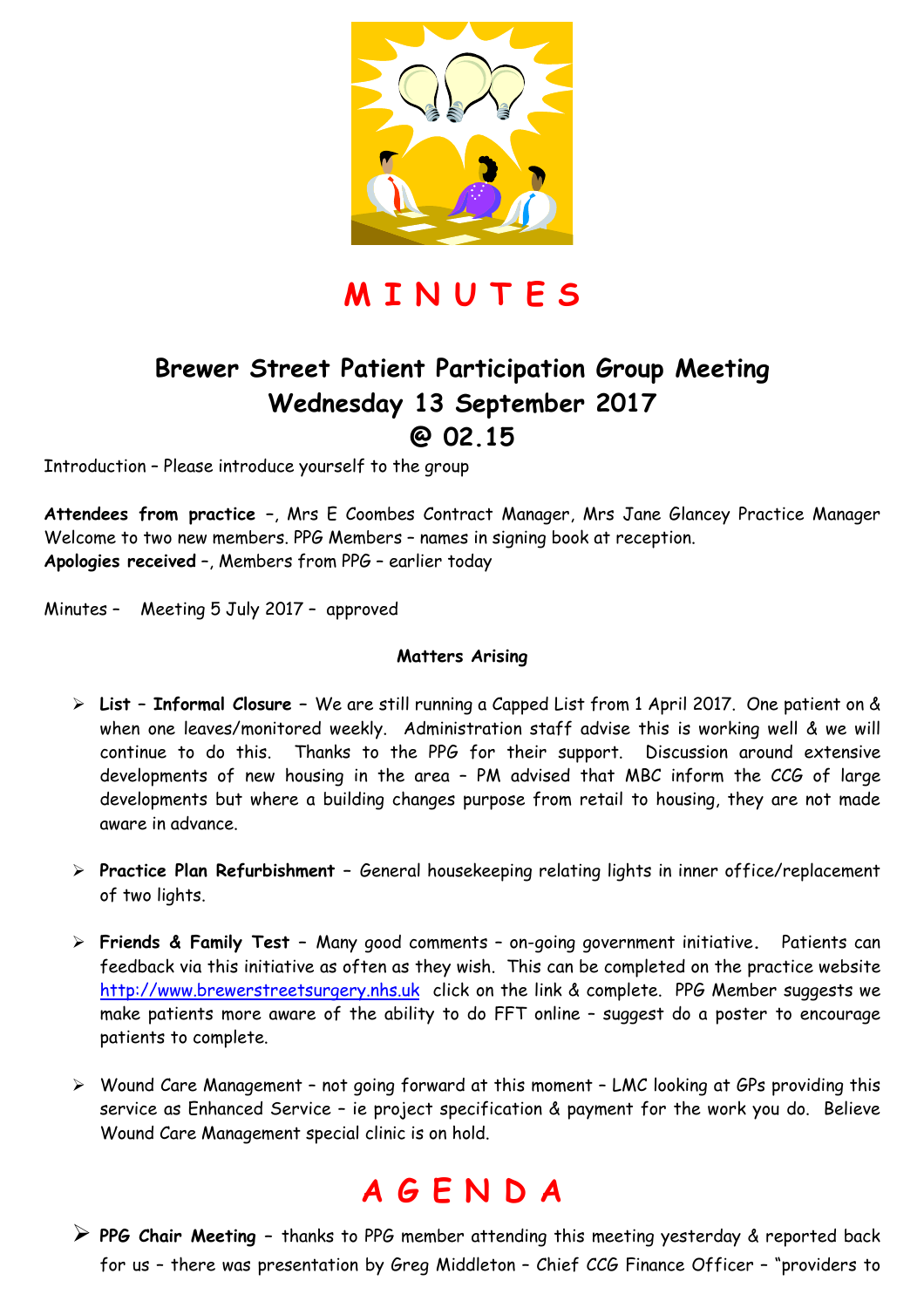work together" our CCG was under budget but had to pass on savings of 6 million this year & 3 million next year to other areas that were over budget – money may come back in 2 years if other areas balance their books. Considerations for cost savings are looking at medication eg generic/over the count – like the introduction of no gluten free routine repeat prescribing from 1 September 2017 in this CCG. It has been reported that 25% of referrals (nationally we believe) are discharged back to the GP on their first appointment

#### **STPs – Sustainability & Transformation Plans**

**Description as below but STPs may now become Authorities – local GP meeting many GPs feel that new changes relating to STP/CCG/Super Practice/GP Federation – changed from bottom up to top down – decision making taken away from local level to higher level. Discussion around this – no one aware of how the STPs to be implemented locally.** 

Patient and Public Advisory Group - As part of the formal governance of the Sustainability and Transformation Plan their role is:

To ensure patients and the public have a real voice during the development of plans and to support elements of the decision making process

To provide advice to the STP Programme Board on key issues

To help drive forward a programme of involving patients and people across Kent and Medway

To act as ambassadors with other patient and community groups and to build awareness and support for the new health and care plans and the process to develop the detail within them.

PPG member reports he will be attending a meeting in September – as PPG Chair & will report back.

 **Mid Kent GP Alliance Update – Now West Kent Health Ltd – Time of Transition -**  Federations growing larger – demise of the CCG as we know it – believe there will be a Kent & Medway CCG – high level CCG – for Decision Making – Regulator Role – Strategic Role – will do this through – I believe – ACS's – Accountable Care Systems – with possible three in Kent – East/West/North Kent.

GP Federation will be the MCSP – Multi System Care Provider. Developing "Super Partnership" of all practices – not done at cluster level ie 6/7 practices but over the 80 practices in West Kent. PM reported on this as per a Cluster Meeting attended – it is muddly with the acronyms & further information will be shared when we know how this will be implemented – local GPs feels this is now changed from bottom up to top down.

PPG member asked who has made this decision – PM could not answer – believe these types of decisions get made at a high level in NHS England – any further updates PM will report – sorry that it was so muddly but the meeting PM attended where this was reported was the previous day to this meeting & the details how this would be rolled out to practices & implemented was not clear.

- **Mapping the Future** PPG member forwarded information on this 5 broad programmes agreed in 2013 – New Primary Care/Falls/Dementia Mental Health/Urgent Care/Respiratory. Nil to add other than we all believe the above programmes are important to patient care.
- **Vision Online Services** PPG member advised another patient queried no Practice Nurse appointments online – EC Contract Manager. Contract Manager advised this is not compatible as many of the appointments for the nurse are different lengths depending on the task required, the receptionists know the correct length of an appointment for say an ECG or Blood Test but patients would not.

#### **Any Other Business**